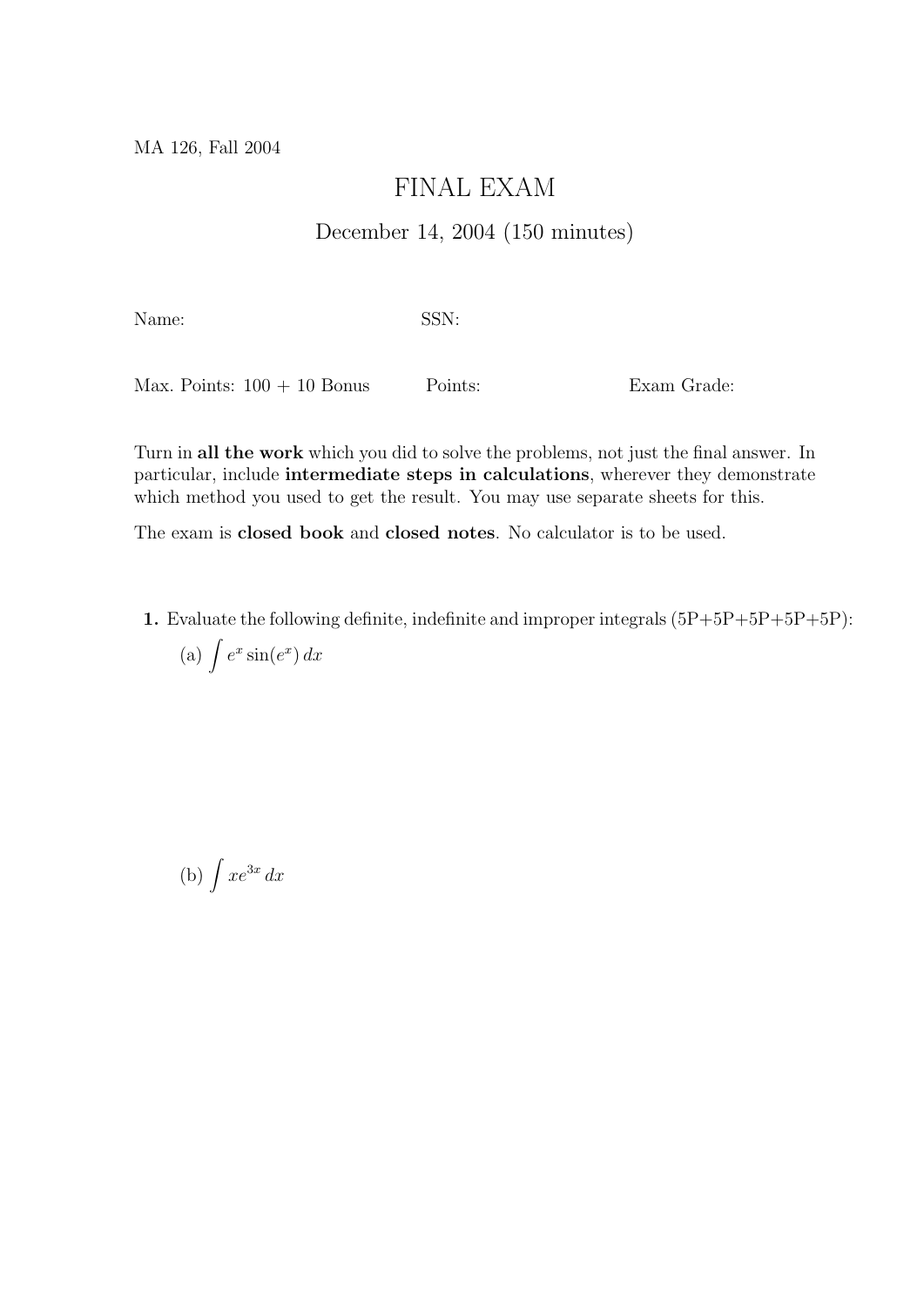$$
(c)\int \frac{1}{x(1+x)}\,dx
$$

(d) 
$$
\int_1^e \frac{(\ln x)^3}{x} dx
$$

$$
(e) \int_0^\infty \frac{x}{(1+x^2)^2} dx
$$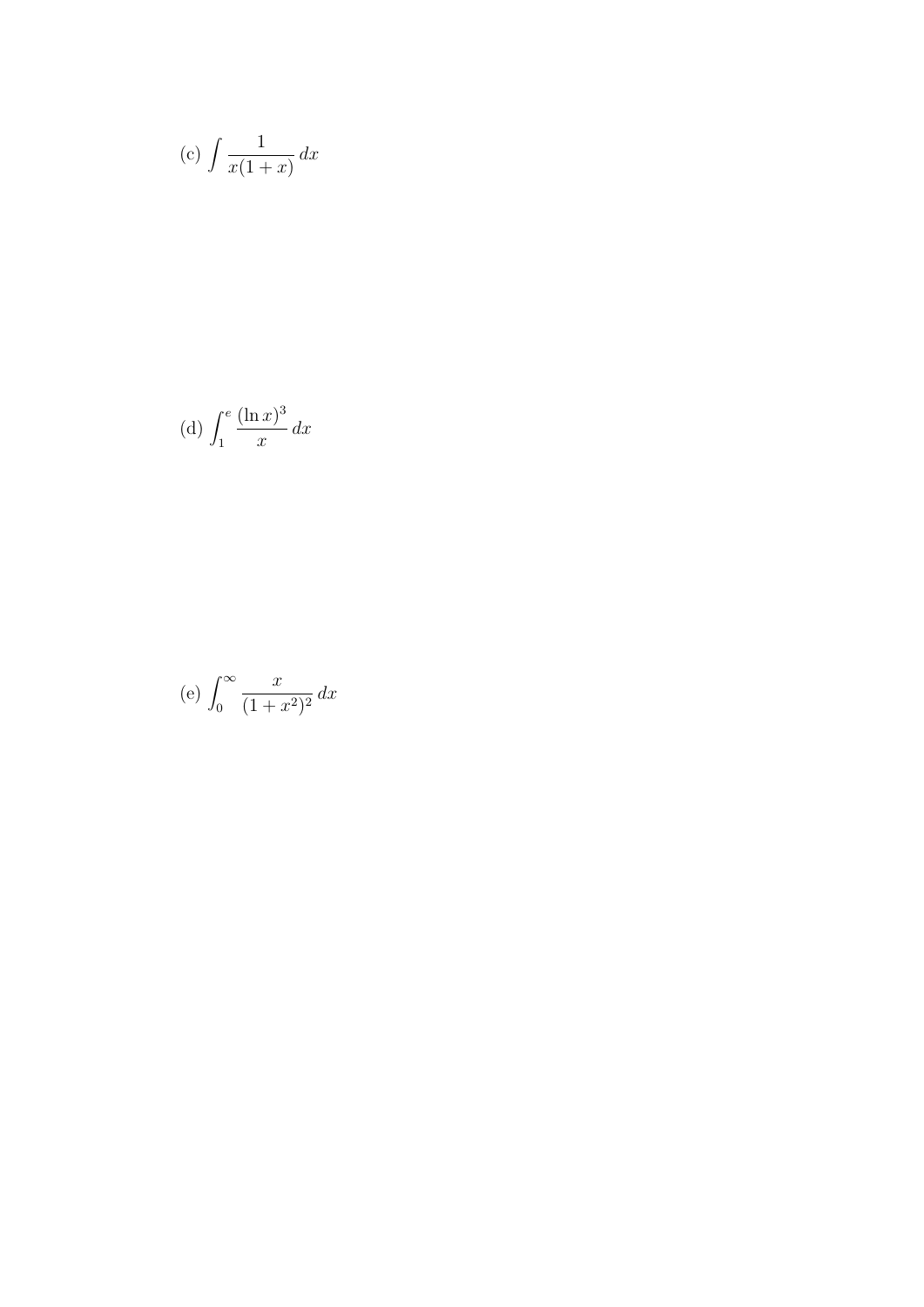**2.** (a) Find the area enclosed between the two curves  $y = x^2$  and  $y = x$ . (4P)

(b) A solid is generated by revolving the region between the curves  $y = x^2$  and  $y = x$  about the *x*-axis. Find its volume. (4P)

3. Find the limits of the following sequences (3P+3P+3P):

(a) 
$$
\lim_{n \to \infty} \frac{n^3}{1 - 2n^3}
$$

(b) 
$$
\lim_{n \to \infty} \frac{(-1)^n}{n}
$$

(c) 
$$
\lim_{n \to \infty} \frac{e^n}{1 + e^n}
$$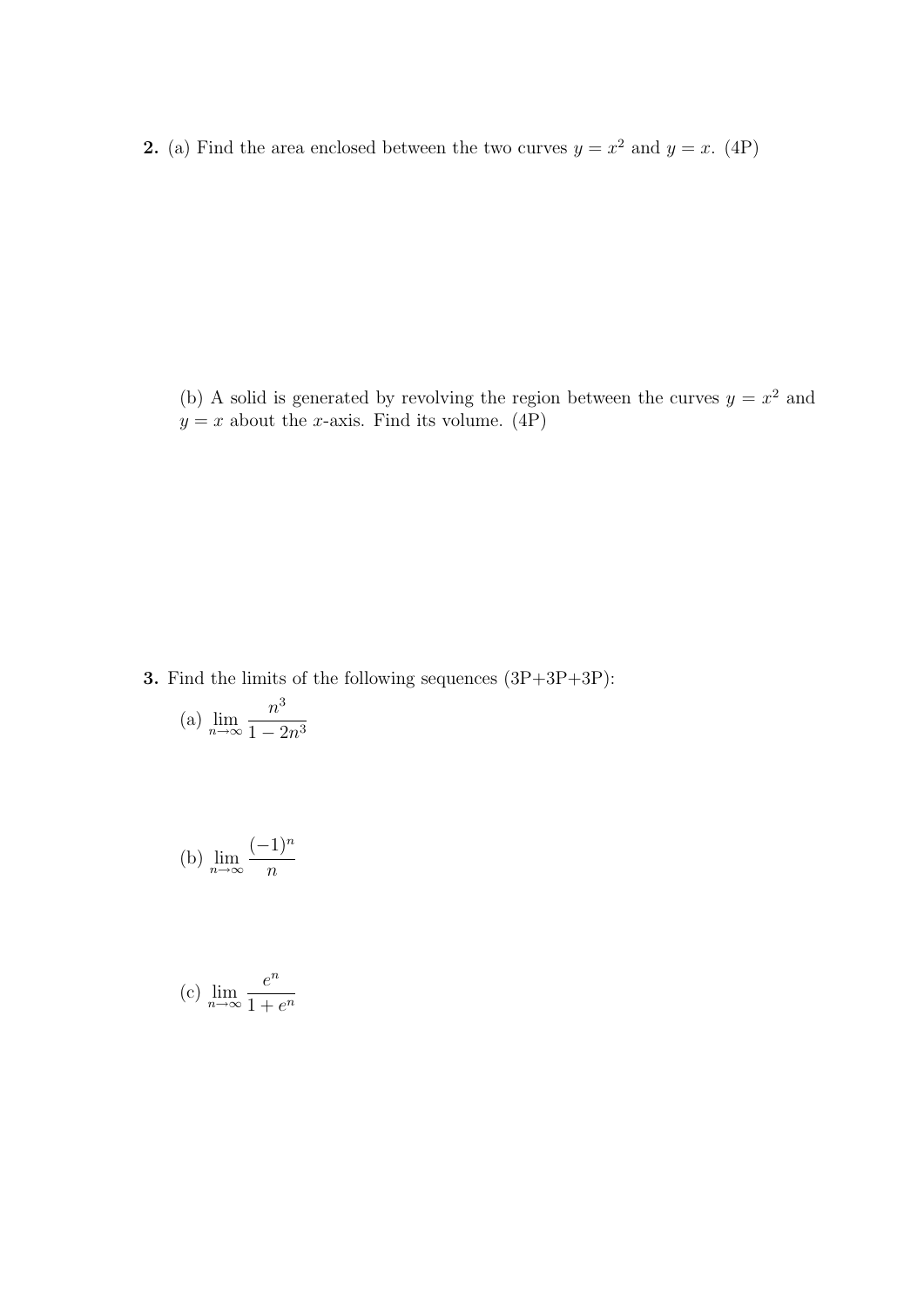4. Do the following series converge or diverge? Find the sum of those which converge  $(4P+4P).$ 

(a) 
$$
\sum_{n=0}^{\infty} 3 \left( \frac{1}{\sqrt{2}} \right)^n
$$

(b) 
$$
\sum_{n=1}^{\infty} \frac{1}{3} (\sqrt{2})^n
$$

5. Do the following series converge or diverge? Justify your answer by referring to the tests which were used  $(4P+4P+4P+4P)$ .

$$
(a) \sum_{n=1}^{\infty} \frac{1}{n^2 + \ln n}
$$

(b) 
$$
\sum_{n=1}^{\infty} \frac{1}{\sqrt{n}+3}
$$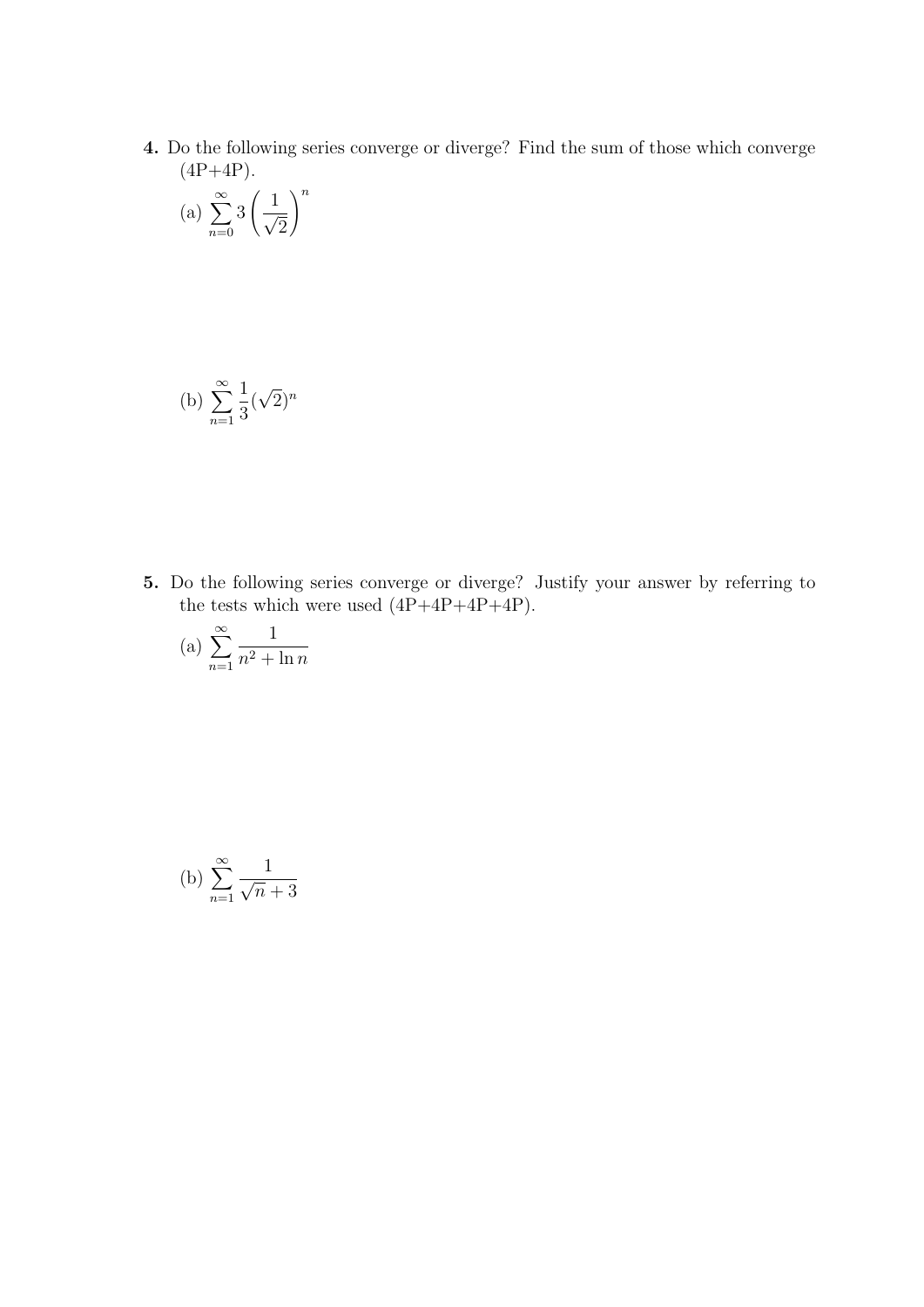(c) 
$$
\sum_{n=1}^{\infty} \frac{e^n}{e^n + 1000}
$$

(d) 
$$
\sum_{n=2}^{\infty} (-1)^n \frac{1}{\ln n}
$$

6. Find the radius and interval of convergence for the power series (6P)

$$
\sum_{n=1}^{\infty} \frac{3^n x^n}{n^2}
$$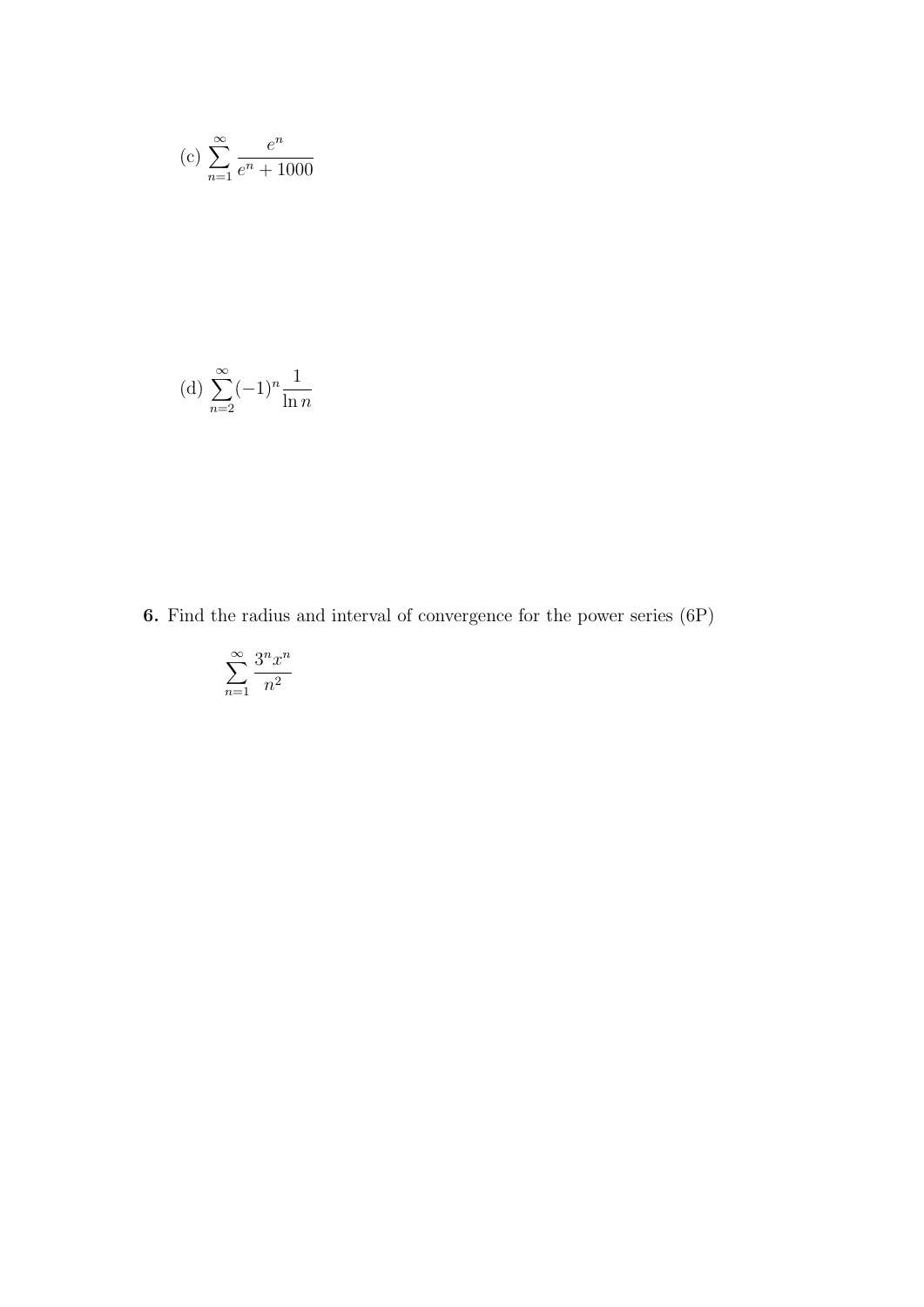7. Find the second order Taylor polynomial  $T_2(x)$  for  $f(x) = \sqrt{x}$  at  $a = 1$ . (4P)

8. Let  $\mathbf{a} = \langle 1, -1, 1 \rangle$ ,  $\mathbf{b} = \langle 3, 2, 1 \rangle$  and  $\mathbf{c} = \langle 2, 2, 0 \rangle$ . Find (a) the cosine of the angle between a and b (3P),

(b) the vector projection of b onto a (3P),

(c) The area of the parallelogram determined by a and b (3P),

(d) The volume of the parallelepiped (skew box) determined by a, b and c (3P).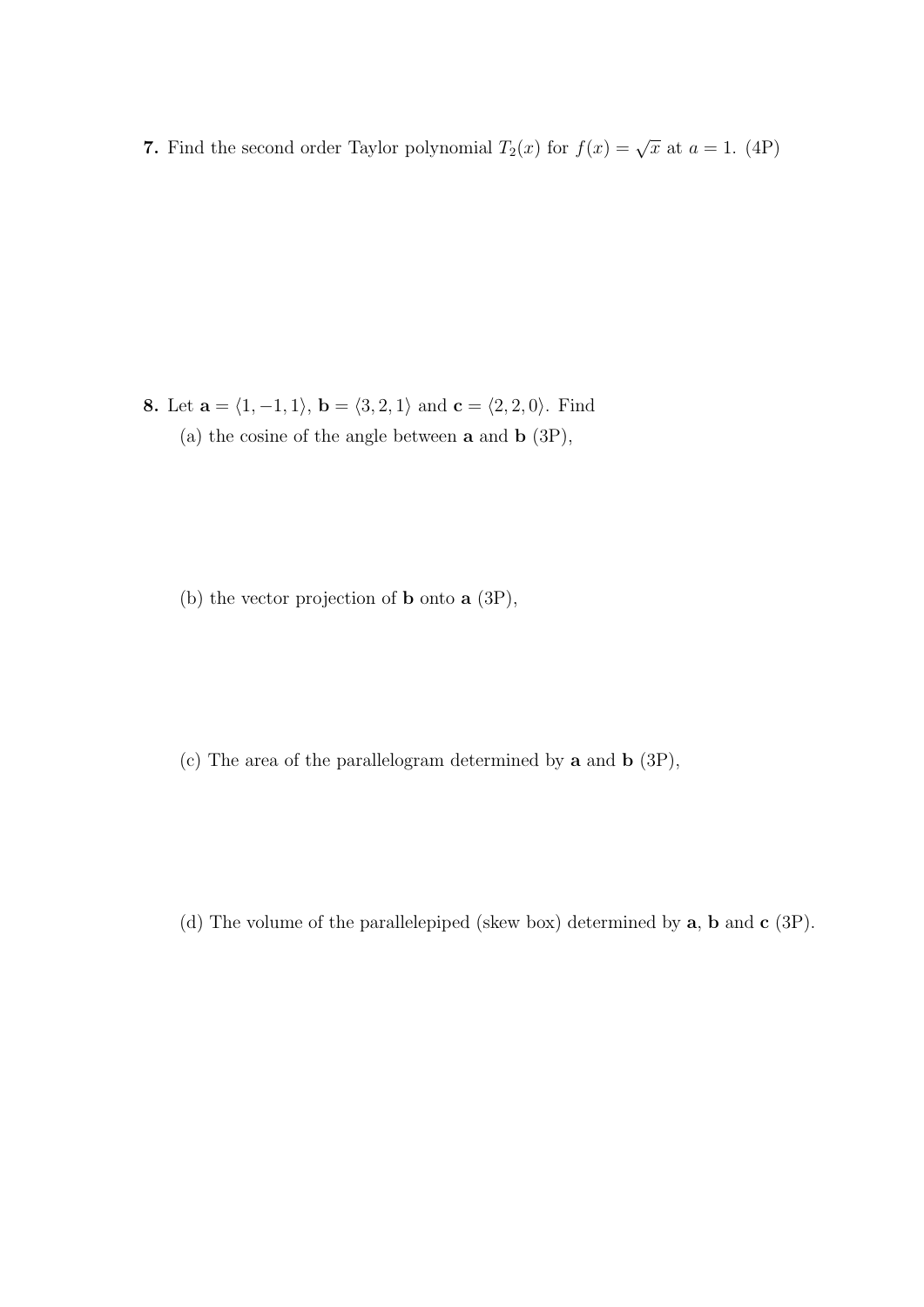9. Find an equation for the plane which passes through the points  $P(-1, -1, -1)$ ,  $Q(1, 1, 1)$  and  $R(0, 2, 3)$ . (6P)

10. Find parametric equations for the line of intersection of the two planes  $x-y+z=2$ and  $x + y - 2z = 1$ . (6P)